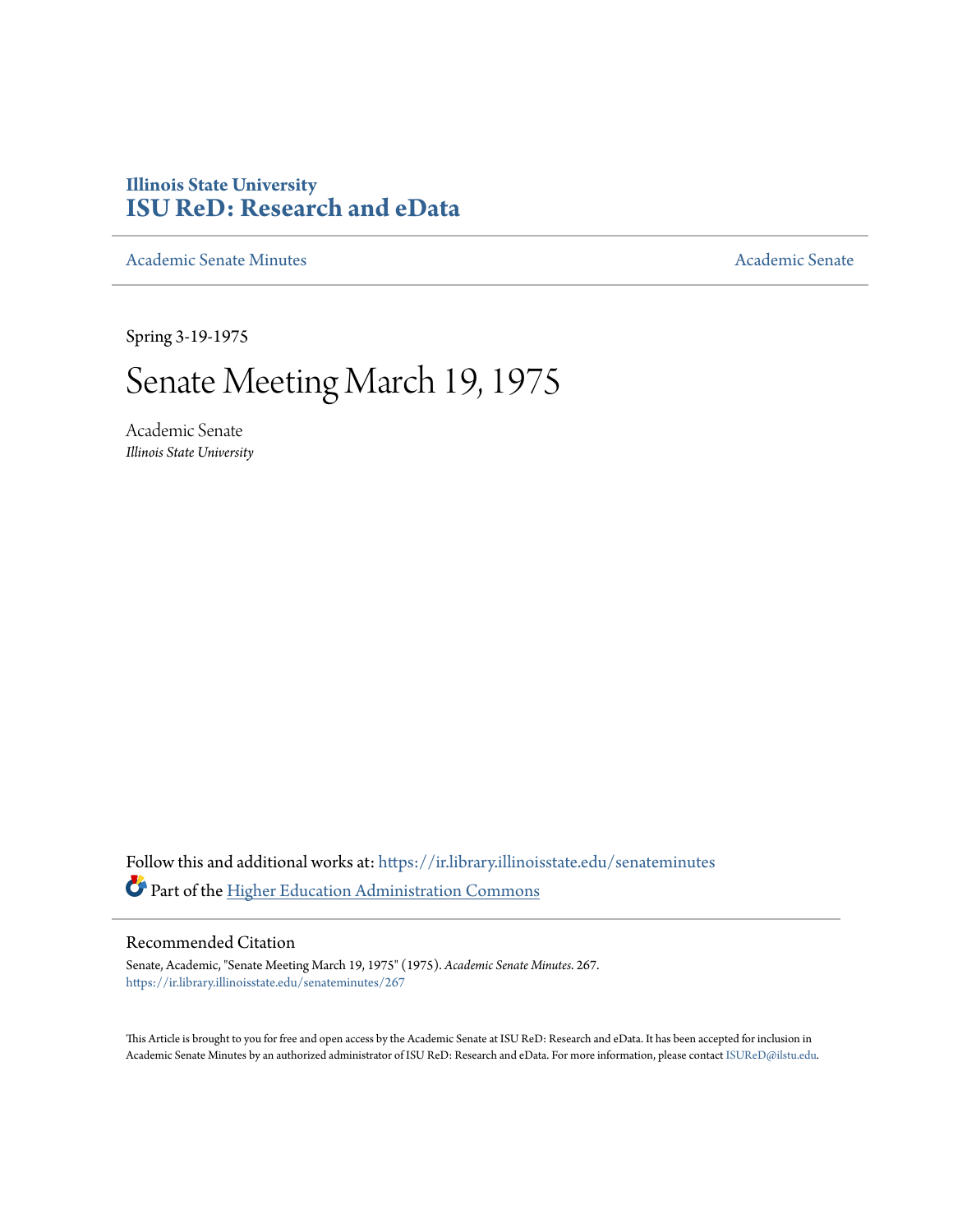SHLMAN STANLEY HCVEY 4U18

### ACADEMIC SENATE MINUTES

March 19, 1975

Volume VI, No. 11

Contents

Call to Order

Seating of Senators

Ro 11 Ca 11

Election of Chairperson, Vice Chairperson, and Secretary

Approval of Minutes

Administrator's Remarks

Student Association President's Remarks

Election of Executive Committee

Election of Members of Joint University Advisory Committee

Proposal for a D.A. in English

Proposal for an Undergraduate Major in Information Sciences

Communications

Adjournment

Meetings of the Academic Senate are open to members of the University Community. Persons attending the meetings may participate in discussion with the consent of the Senate.

Persons desiring to bring items to the attention of the Senate may do so by contacting any member of the Senate.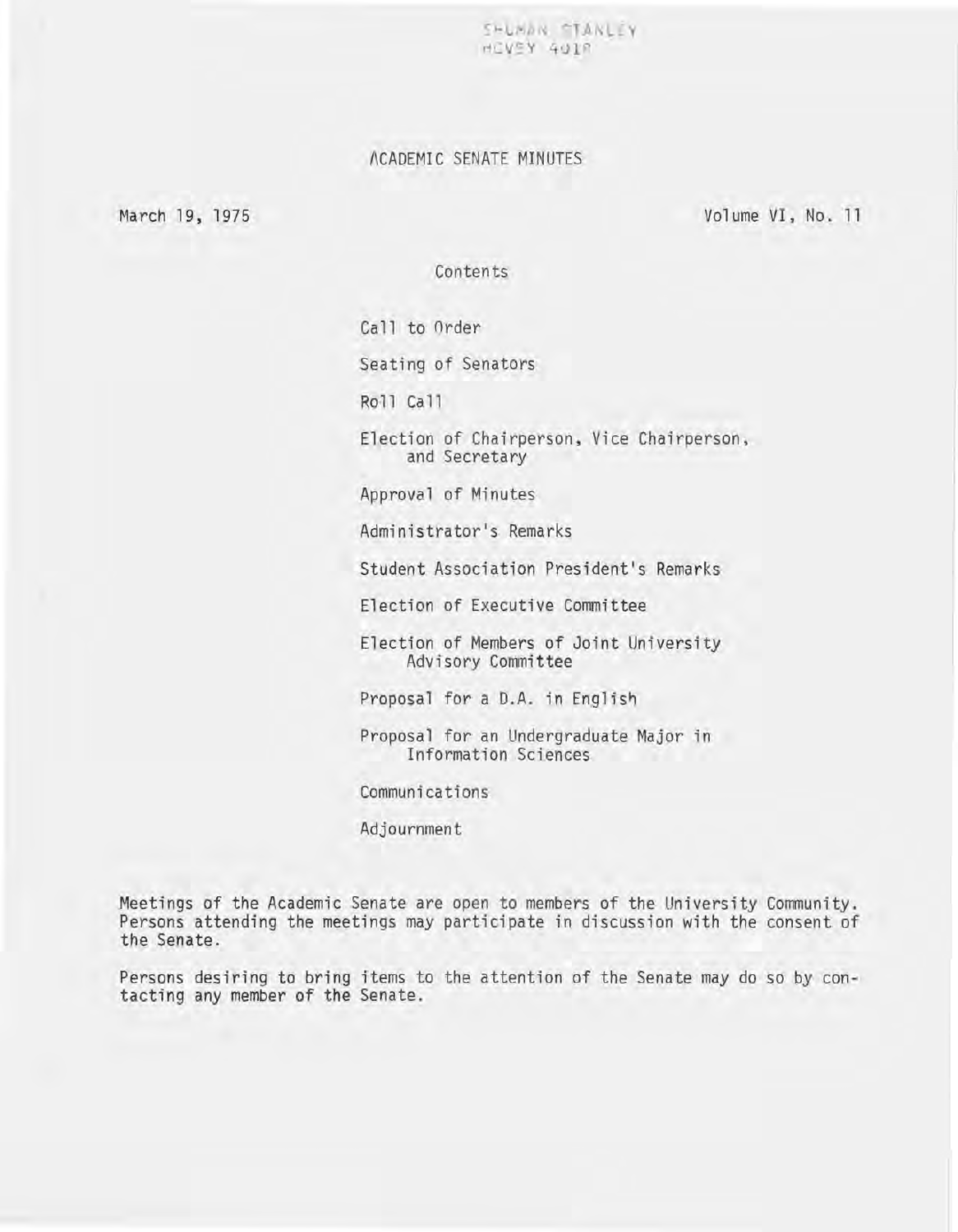March 19, 1975 Volume VI, No. 11

#### Call to Order

The meeting was called to order by Vice Chairperson Geoffrey Kolasa at 7:10 p.m. in Stevenson 401.

#### Seating of Senators

Mr. Kolasa welcomed the new senators to the Senate and declared them to be seated.

The resignation of Anthony Liberta from the Senate was announced by Mr. Kolasa. The runner up in the last election in that constituency was Wilson Banks, Mathe-VI, 134 matics. A motion (Ficek, Madore) to accept Mr. Liberta's resignation with regret was approved unanimously. Mr. Tarrant stated that it was ridiculous to consider this as a resignation for this year. He stated that Mr. Liberta had stated several times that he was going on leave. Mr. Tarrant stated that this should not be counted as one of the resignations for this year. Mr. Banks was seated to fill the vacancy created by Mr. Liberta's resignation.

#### Roll Call

Roll call was taken and a quorum was declared present.

Mr. Kolasa stated that the additional items on the agenda, including approval of the minutes, administrators' remarks, and SA president's remarks, will be withheld until a new chairperson of the Senate was elected.

#### Action Items:

#### 1. Election of Chairperson, Vice Chairperson, and Secretary

Balloting began for the Chairperson of the Senate. Mr. Kolasa read the voting procedure from the By-Laws of the Academic Senate.

*Mr. Kolasa announced that Mr. Quane was elected as Chairperson on the first ballot.* 

Mr. Quane assumed the Chair. He stated that it was a privilege and honor to work with the Senate. He expressed his hope that the relationships will be strong and close. He stated his hope that the Senate would work as one group and would have a strong voice in the governance of the University. He stated that he would try to ensure that all sides will be heard.

#### Election of Vice Chairperson

Mr. Quane stated that the position of Vice Chairperson is traditionally occupied by a student.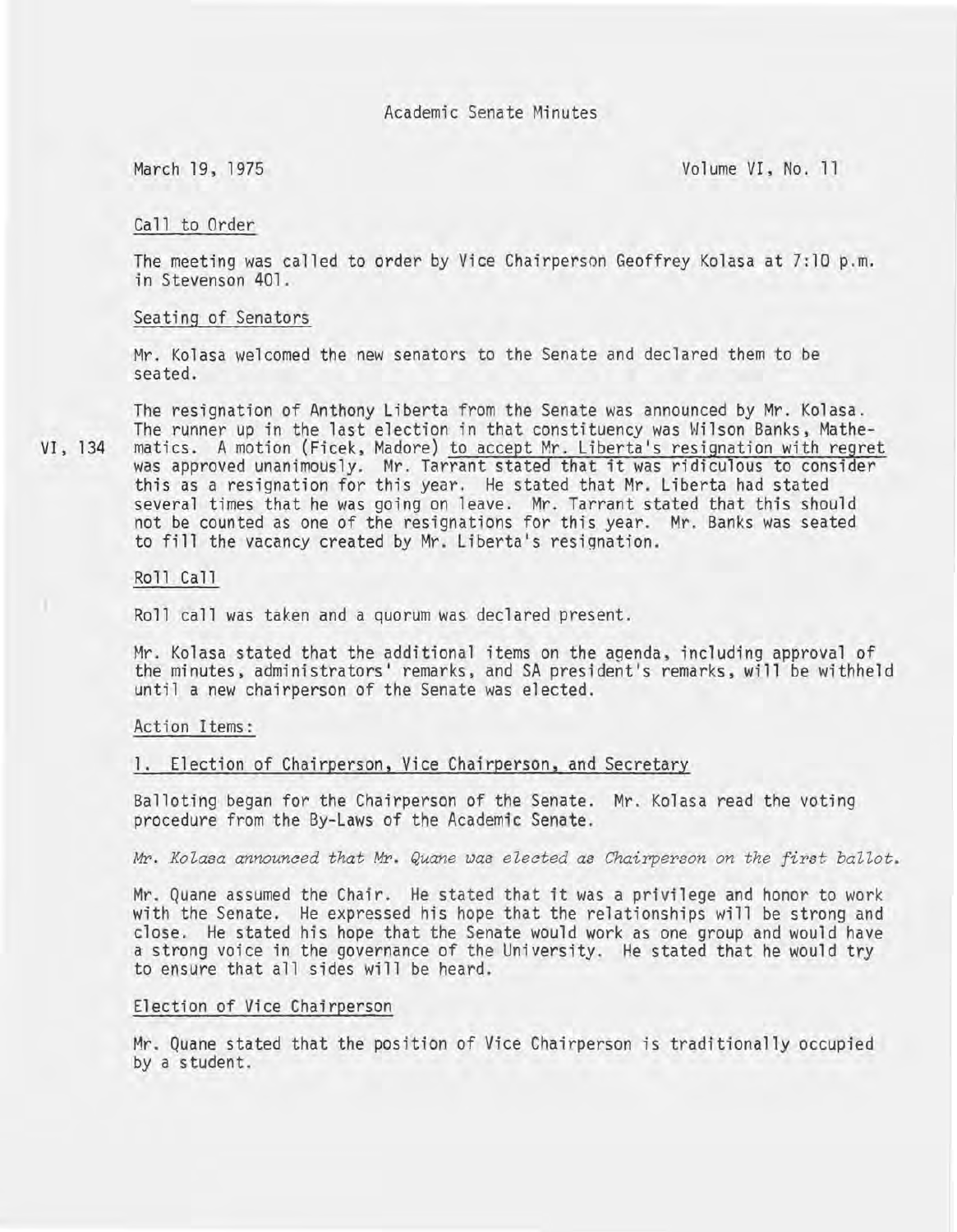**Mr. Rhodes asked if any information about the students had been distributed. He asked if it was legitimate not to vote as no information has been distributed and he would be voting blind.** 

**Balloting began for the position of Vice Chairperson. Action continued on the agenda items.** 

#### **Election of Secretary**

**Balloting began for the position of Secretary. Action continued on the agenda items.** 

**Approval of Minutes** 

**VI, 135 A motion (Madore, Rex) to approve the minutes of February 26, 1975 as distributed was approved.** 

Mr. *Quane announced that* Mr. *Hanrath was elected as Vice Chairperson.* 

#### **Administrator's Remarks**

**President Budig asked that the Senate direct the new secretary to frame an appropriate resolution for the present Vice Chairperson including in that resolution VI, 136 a statement of the significance of that position. A motion (Budig, Stone) to so direct the Secretary was approved.** 

**Student Association President's Remarks** 

**Ms. Holmberg stated that she was glad to be on the Senate and expected to enjoy working with the Senate.** 

*The results of the first ballot for Secretary showed that no majority had been obtained. All those nominated on the first ballot withdrew except* Mr. Young~ **VI, 137** *and a motion* (Boaz~ *Cohen) was made that the Senate cast a unanimous ballot for*  Mr. *Young. The motion was approved.* 

#### **2. Election of Executive Committee**

**Balloting began for the faculty members of the Executive Committee. In response to a question, the statement was made that Executive Committee members are not usually chairpersons of a standing committee.** 

**Balloting began for the student members of the Executive Committee. Mr. Quane explained that Ms. Holmberg and Mr. Hanrath are on the Executive Committee by virtue of their positions on the Senate.** 

*The results of the first ballot for faculty members on the Executive Committee were announced. Elected were Ira* Cohen~ *Normand* Madore~ *and Patrick Tarrant. Balloting continued for the remaining position on the Executive Committee.* 

The results of the election for two students on the Executive Committee were *announced. Elected were Terry Corrigan and Dave Gremaud.*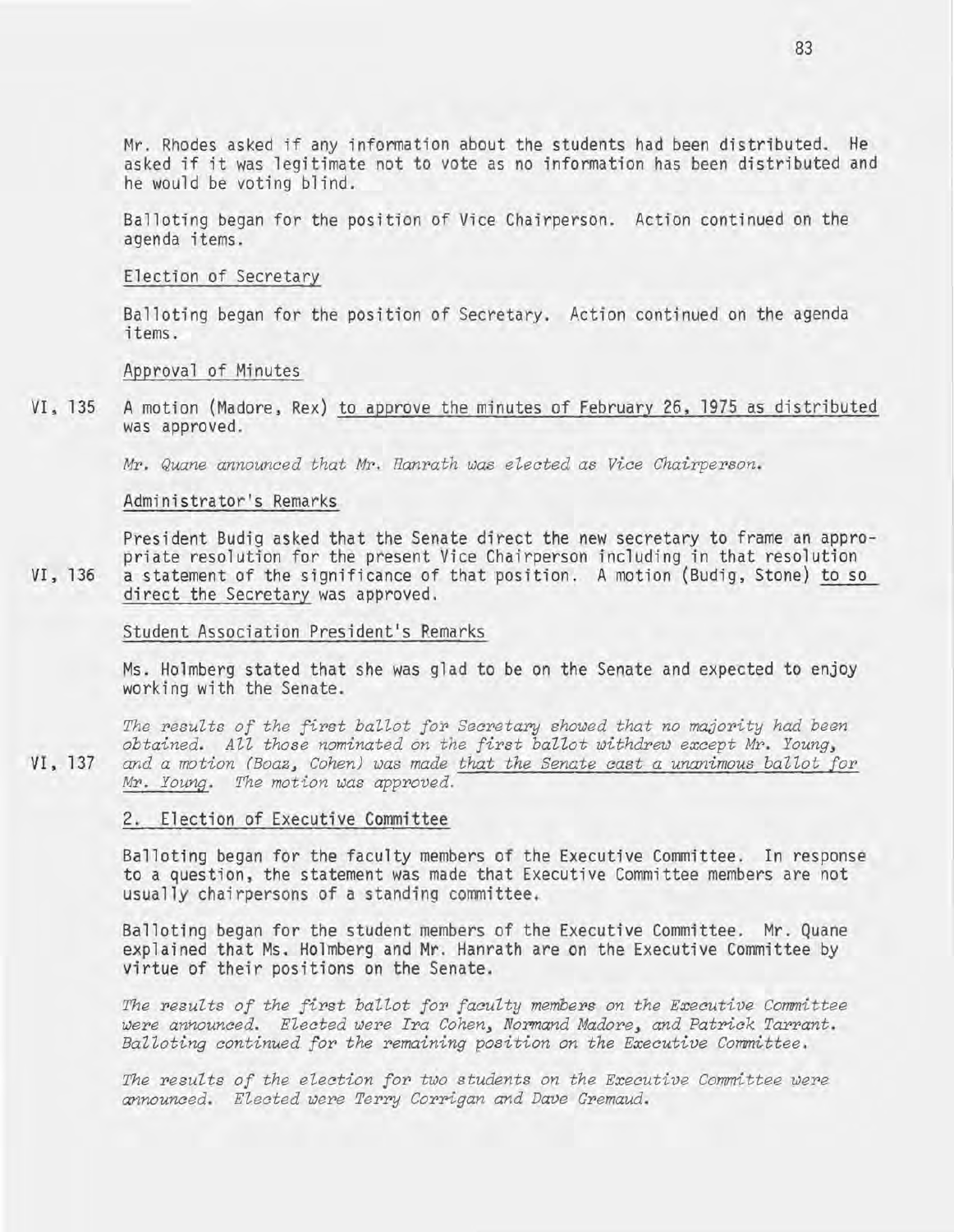#### **3. Election of Members of Jo int University Advisory Committee**

Mr. Madore reminded the Senate that the Rules Committee was asked to come up **with a proposal to fill one of the faculty positions on the JUAC with a civil service representative. He asked i f one seat should be kept vacant for the VI, 138 civil service representative. A motion (Corrigan, Madore) to keep one faculty position vacant was made. An objection was raised that we don't have any idea how long it will take Rules to come up with a recommendation on this subject.**  A question arose over how the position would be filled. It was stated that **Rules Committee would make a recommendation on this.** 

> *The results of the second ballot for Executive Committee were announced. No candidate received a majority of the votes. Balloting continued between Jo Workman and Elizabeth McMahan .*

**Mr. Young stated that we don't know how long it will take Rules Committee to come in with a recommendation. He suggested that we might amend the motion to include a stipulation that the person with the least votes would be re**placed by a civil service representative at the proper time. Mr. Corrigan **VI, 139 withdrew his motion. A motion (Young, Boldt}** to elect **two faculty members with the stipulation that the** person getting the lowest number **of votes be**  replaced by a civil service representative at the appropriate time was made.

*Mr. Quane announced t hat Ms . McMahan was elect ed to the Executive Committee .* 

**A question was raised if at present all universities have equal representation on JUAC. The response was made that at present all universities have five members on JUAC. The other two regency universities do have one civil service representative as one of their JUAC members. Mr. Gordon stated that the Senate should not presuppose the results of the Rules Committee recommendation. Mr. Madore stated that one of the problems on JUAC is the rapid turnover of members. A suggestion was made that the vacancy go on for no more than two meetings of the Board of Regents. A substitute motion to hold one faculty position vacant until a predetermined date was suggested. A two months span means that the**  person would miss only one Board meeting since the Board does not meet in April. **The substitute** motion was **acceptable to the makers of the original motion. The VI, 139s motion (Young, Boldt) as substituted was that one faculty position on JUAC be held vacant for a period of two calendar months. The motion was approved.** 

Balloting began for the faculty member to JUAC.

The result of the first ballot were announced. No candidate received a clear *majority.* Balloting continued between Amster, Boaz, and Workman.

Balloting began for the student member to JUAC.

*Mr. Quane announced that Mr. Newman was elected on the first ballot as student member to JUAC .* 

*No candidate received a majority on the second ballot for faculty member to JUAC. Balloting continued between Amster and Workman. After the votes were*  tallied, Mr. Quane announced that Ms. Amster was elected with a clear majority *on the third ballot.*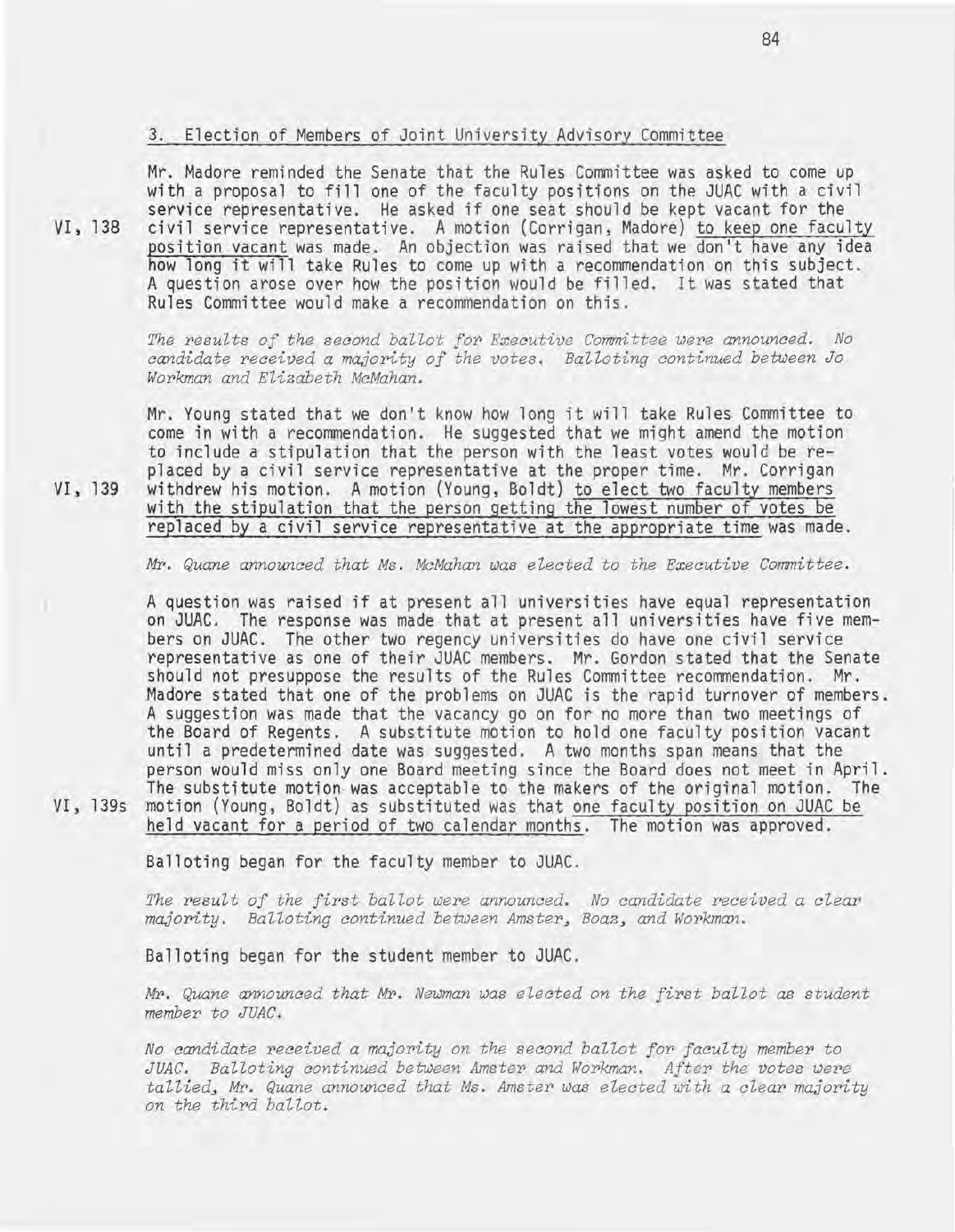The Senate took a five-minute recess .

Information Items:

#### 1. Proposal for a D.A. in English

Mr. Quane asked Ms. Chesebro, as Chairperson of the former Academic Affairs Committee, to introduce this proposal. Ms. Chesebro stated that this proposal had come through the former Academic Affairs Committee which recommended that it be approved. The Senate did not feel comfortable suspending the rules to approve the proposal at the last Senate meeting.

Present to discuss the proposal were Dean Charles A. White, Dr. William Linneman, Dr. Ray White, and Dr. Carmen Richardson. Dean White stated that he had sent copies of the proposal to the new senators with a cover letter. He stated that he would accept questions from the Senate.

Dr. Linneman stated that this proposal was the result of two years of work; it is the fourth of ISU's D.A. degrees. He stated his belief that there is a need for this degree. The degree is intended specifically for the training of community college teachers. He stated that the department has been training community college teachers at the masters level for several years. He stated that the department is fairly sure of a large clientele for the degree. He also stated that the department can supply the personnel to operate the degree.

Dr. Ray White asked Dr. Budig to speak to the action of the Board of Regents staff in recommending nonapproval of the program. Dr. Budig stated that the staff had questioned the need for the degree and had questioned if the degree should be advanced for adoption. Dr. Budig stated that it was his intention to strongly support this proposal. He stated that he would ask the Board to allow us to move the program forward to the June meeting.

During a lengthy discussion, the following issues were raised regarding the pro-<br>posal for a D.A. in English:

- 1. Effects of D.A. program on undergraduate instruction
- 2. Percentage of course work allowed for the dissertation
- 3. Responsibilities of D.A. candidates in the department
- 4. Residency and completion of program 5. Specialization in course work
- 
- 6. Source of full time students

Responses to each of the issues were presented:

- 1. The D.A. in English would enhance undergraduate instruction because it was a degree in undergraduate teaching and so would have an effect on the teaching of the faculty at ISU.
- 2. The percentage of course work allowed for the dissertation was the same as the Board of Scholars recommendation of 14 hours. This requirement is consistent with the other D.A. programs and not out of line with the Ph.D. and Ed.D. programs.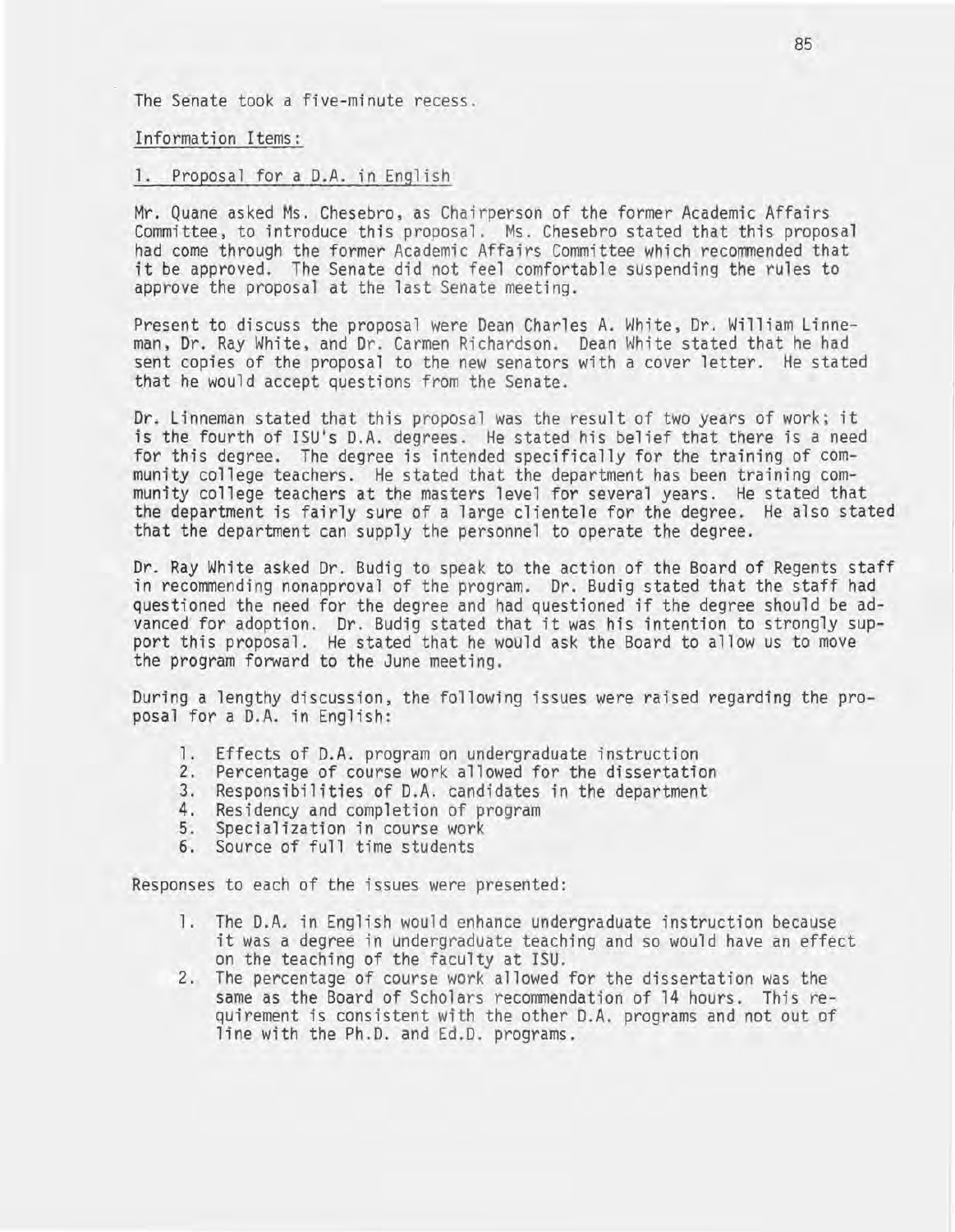- 3. D.A. candidates would have teaching responsibilities only if holding a teaching assistantship. The D.A. is an in-service program.
- 4. There is no Graduate School policy on residency requirements. The D.A. in English requirement is the same as the D.A. in History. "Continuing progress" would not be interpreted rigidly. The main concern is steady and continuous work.
- 5. The D.A. is meant for people holding Masters. The interdisciplinary approach eliminates specialization. Some specialization is allowed to overcome inadequacies. Work will be in literature, composition, and language with a field of concentration.
- 6. The D.A. would probably have few full time students. Full time students would be those on sabbaticals and on assistantships. The number of full time students cannot be large but can be significant.
- VI, 140 A motion (Tarrant, McMahan) to suspend the rules to consider this proposal as an action item was made. Ms. Stone spoke against the motion. She stated that the new senators should get an opportunity to talk to people about the program. Mr. Salome stated that he had had time to look over the proposal. He stated that he didn't need any more time. Mr. Sawicki stated that he too had seen the document but he felt there was a difference between getting people's interpretation and the document itself. Mr. Tarrant stated that the motion had failed at the last meeting only by one vote. He stated that normally this should have been an action item. He stated that the transcript of the discussion at the last meeting was available and there had been a lot of discussion tonight. He stated that this process could go on for months. Mr. Madore spoke against the motion. Dr. Madore asked President Budig to explain what action he would take tomorrow at the Board of Regents meeting on this proposal and asked if early approval would affect his action. President Budig stated that approving this tonight would have no bearing on his remarks. He stated that he assumed that the Senate would accept the proposal at some point in time. Dr. Morris asked Ms. Chesebro to restate her position on the proposal. Ms. Chesebro stated that in a sense there is no Academic Affairs Committee. She stated that she felt in a state of limbo. The former Academic Affairs Committee was in favor of the proposal. She stated that the last Senate was better prepared than this one to act on it. The motion to suspend the rules failed on a ro 11 ca 11 vote.

Chairperson Quane announced that the next meeting of the Senate would be in the Old Main Room of the University Union on April 2 at 7:00 p.m.

#### 2. Proposal for Information Sciences Major

The Chairperson stated that the senators had the proposal and a memo from Dr. Parr before them. Dr. Streeter was invited to the table to discuss the proposal. Dr. Streeter stated that he felt somewhat defeated about doing his song and dance again when the Board of Regents staff had recommended disapproval. He stated that when the department was formed it wasn't given much chance of surviving. He stated that the faculty was somewhat harmonious; the department was increasing in majors; and the department has been able to bring about some integration. He stated that the objection to the proposal seems to have centered around the lack of structure. He stated that it was difficult to be on the edge of something new. At the last meeting he outlined what would happen if a student came in with certain needs. He stated that last week a student came in majoring in library science but who really didn't want to be a traditional librarian. Dr. Streeter stated that he explained the information sciences major to the student who stated that this was what he was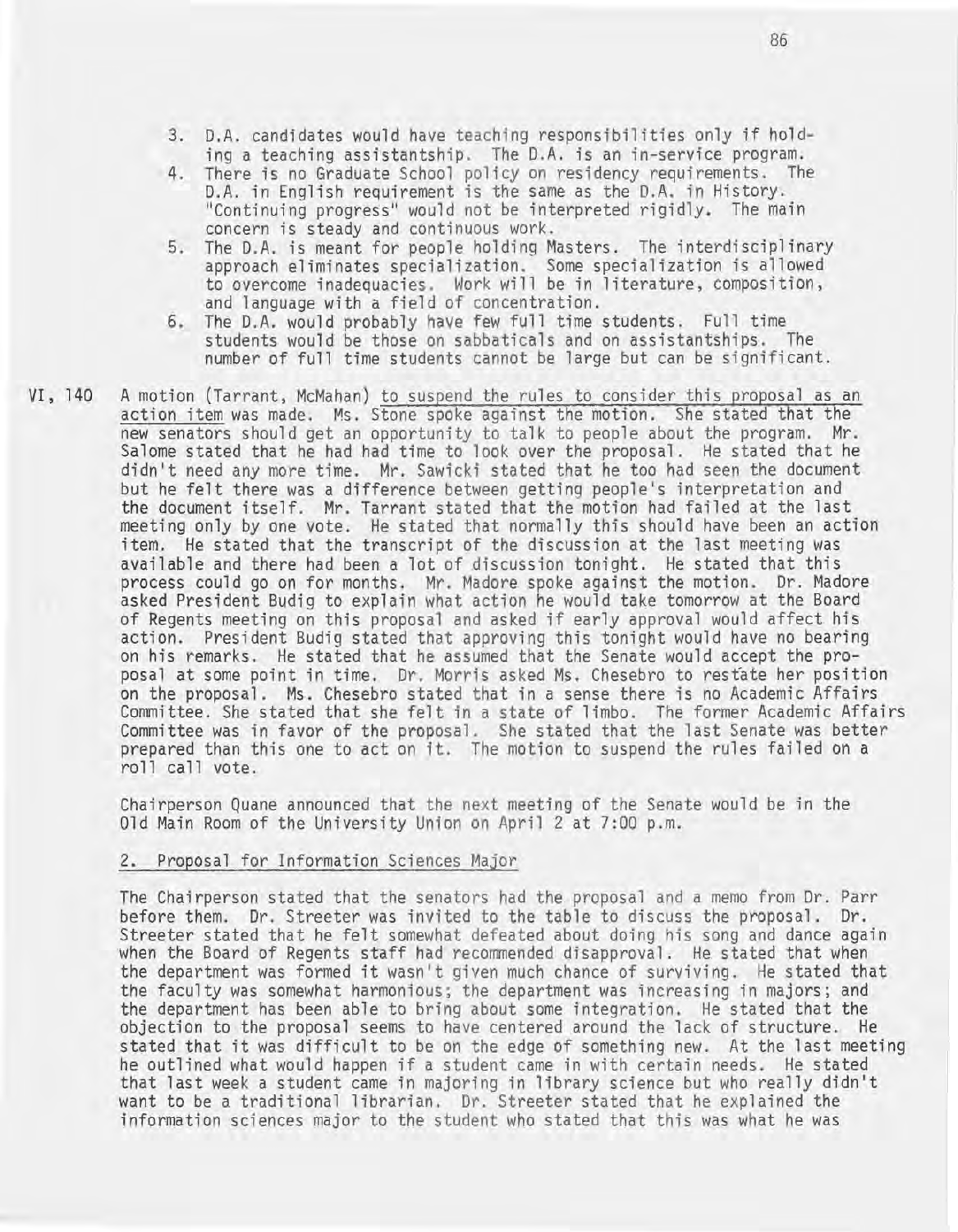looking for. Dr. Streeter said that what we are asking for is an opportunity to go to the staff of the Board of Regents and see if we can't change their minds. This doesn't require any financial outlay; the costs will be absorbed within the department. It doesn't infringe on other departments, and it does provide an integration mechanism for the department.

The following issues were raised regarding the proposal for a major in Information Sciences during a lengthy discussion.

- 1. Lack of structure
- 2. Program could be accommodated in the proposed contract major
- 3. Integration of major with other existing majors and courses
- 4. Overlapping majors in library science, mass communication, and information science .

Responses to these issues were presented:

- 1. The requirements on page two of the proposal gave structure together with the prerequisites in the courses listed.
- 2. Interdisciplinary nature of program takes place in Department of Information Sciences not with other departments. Courses are cross-<br>listed with English. Integration with proposed applied computer listed with English. Integration with proposed applied computer sciences major has just begun. Information Science requires a different computer language than ordinarily taught in the Mathematics
- Department. 3. The information sciences major provides visibility of the program for both faculty and students.

#### Communications

Secretary Young stated that he would like to make three points: first, minutes will continue in the revised format until the Senate decides otherwise; if this doesn't meet with your needs, we will change the format; secondly, use the microphones whenever possible; thirdly, when there are motions that have been presented to the Senate, these should be in writing.

Ms. Chesebro warned the new senators that the packet of new programs which were distributed tonight would not be reproduced again and therefore should be kept in a safe place.

#### Adjournment

VI, 141 A motion (Madore, Cohen) to adjourn was approved. The meeting adjourned at 9:27 p.m.

Respectfully submitted,

Robert D. Young, Secretary

RDY:pl